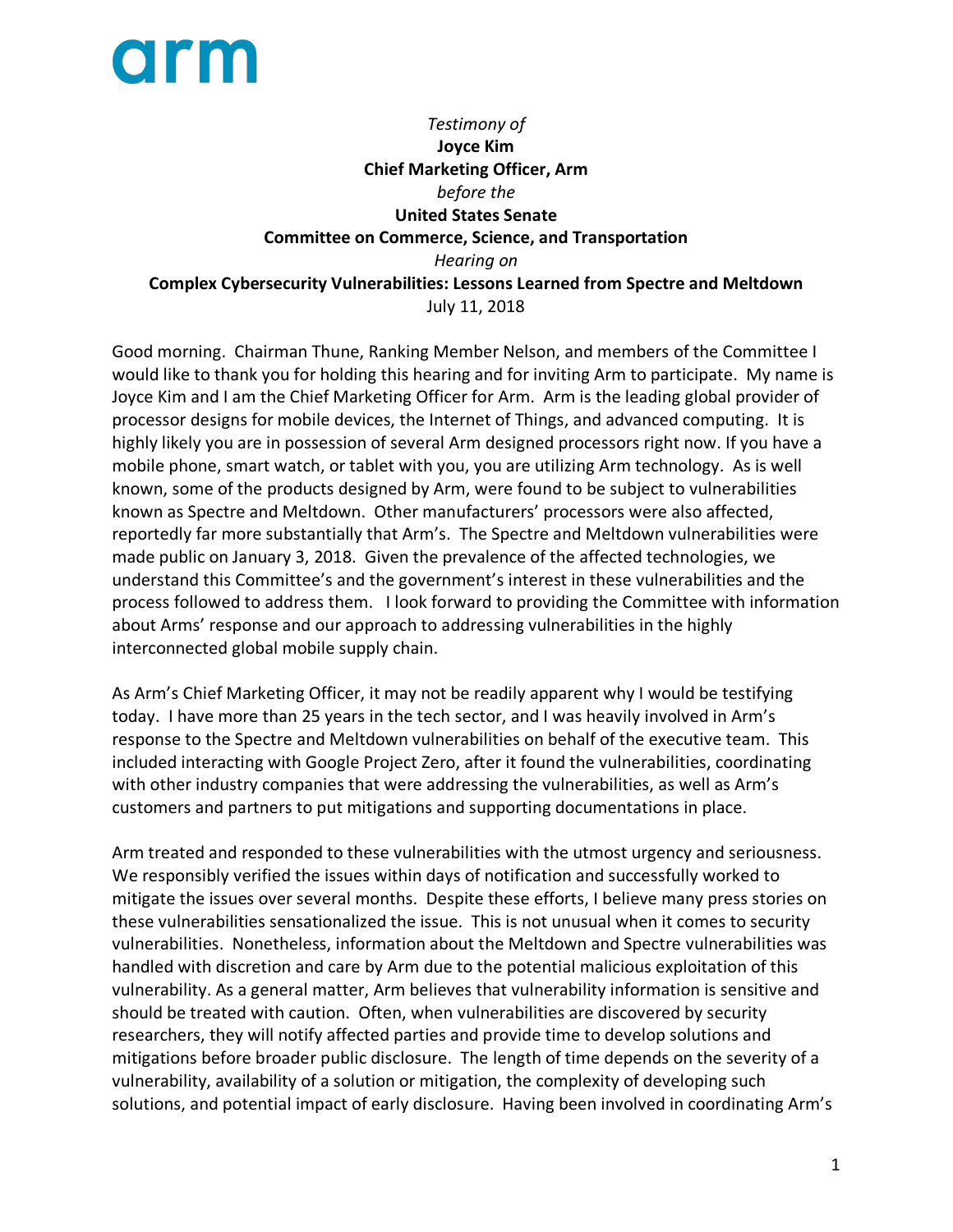# **O** Fin

response to these vulnerabilities from days after the discovery in June 2017, I can attest that addressing these vulnerabilities was a top priority for Arm's senior leadership and senior technical staff. I am pleased to be testifying today to share Arm's perspective on the efficiency and effectiveness by which we worked with our partners to respond to these vulnerabilities.

**Arm's business is to design processors that are used in a variety of devices and equipment** To understand Arm's role in responding to the Spectre and Meltdown vulnerabilities, it may be helpful to start with a brief overview of Arm's business. Arm creates processor architectures that are primarily licensed to semiconductor manufacturers. Arm has two distinct types of commercial relationships with its direct customers for processor technology:

- "Implementation partners" license processors that have been fully designed, developed, and implemented by Arm itself. These partners then manufacture their own resulting chips.
- "Architecture partners" license Arm's processor architecture, but they design, develop, and implement their own processors based upon Arm's architectures. The architecture partners develop processors that, while software compatible, are proprietary in their implementation, and the specific detailed knowledge of the processors is not within Arm's knowledge or control. These partners then manufacture their own resulting chips.

Arm does not sell a physical product that is utilized by end users, nor do we have direct business relationships with end users or most of the software providers and supply chain. We license intellectual property in the form of processor designs to our customers who may or may not have a direct relationship with end users. Therefore, our response and mitigation plans to the Spectre and Meltdown vulnerabilities required a collaborative approach, including not only our architecture and implementation partners, but other software providers and industry.

### **Arm's exposure to the Spectre and Meltdown vulnerabilities was relatively limited**

Spectre and Meltdown are vulnerabilities that take advantage of a design feature intended to improve the performance of processors. The vulnerabilities were discovered in a new area of research exploring the theoretical possibility of utilizing that performance feature, known as speculative execution, as a mechanism to extract pieces of sensitive data through a sidechannel attack.

It should be noted that possible exploitations would be difficult, insofar as they appear to be dependent on malware running locally, which would have to be deployed on the target device. This means a device must already be compromised to execute this type of attack. It is therefore imperative for users to practice good security hygiene by keeping their software up-to-date and avoiding suspicious links or downloads. Arm has emphasized this in the process of developing and promoting mitigations for Meltdown and Spectre. I would also note, the vast majority of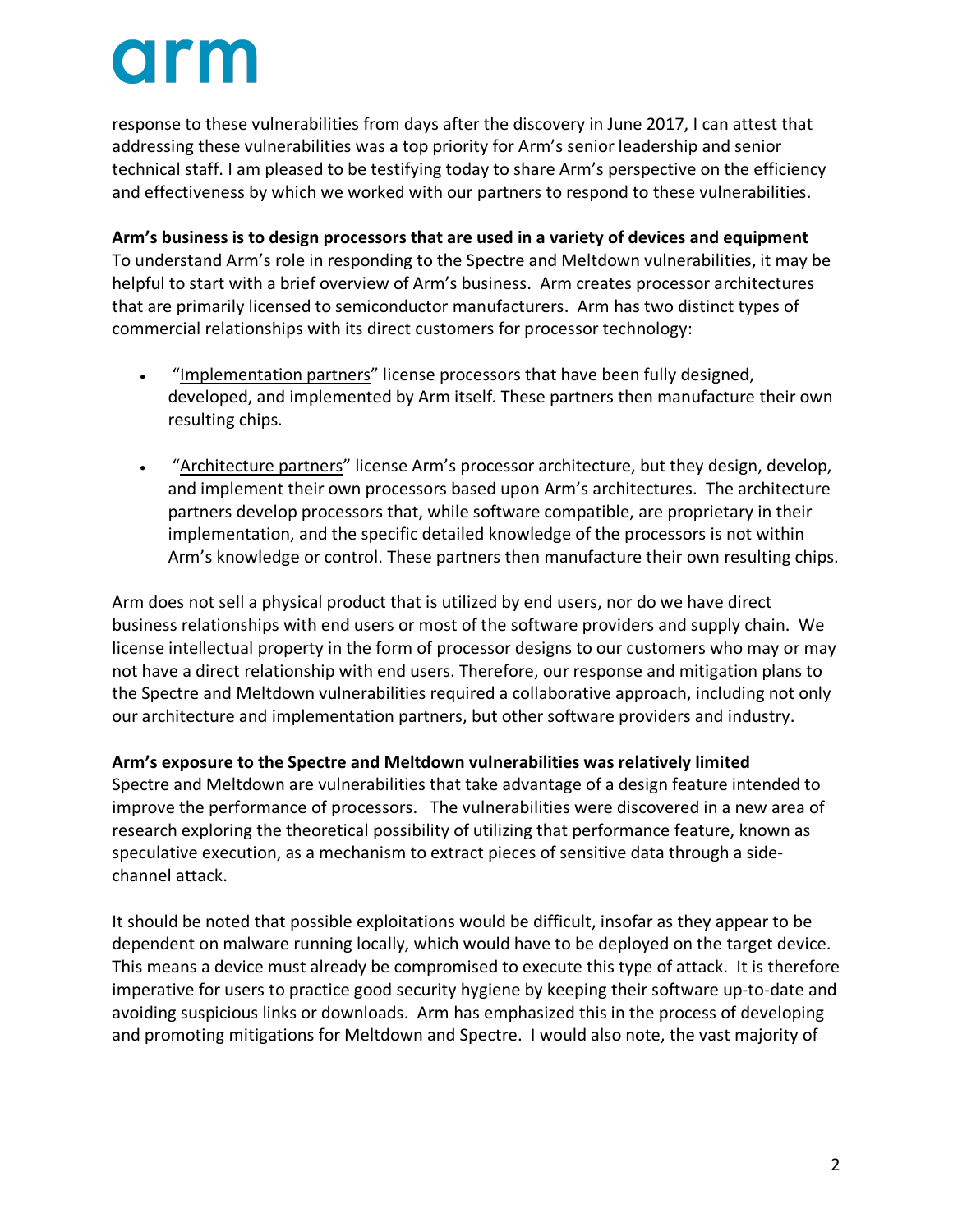# **orm**

chips based on Arm processors are not impacted by Meltdown or Spectre.<sup>1</sup> Nonetheless, Arm and all of our industry and business partners have taken this very seriously.

Moreover, to date, Arm has been unable to create by itself (or identify from third-parties) any proof of concept code that creates the conditions necessary to improperly extract data from a mobile system using the Spectre vulnerability on any Arm processor. Arm is not able to detect if these vulnerabilities have been exploited, but, as mentioned previously, exploitation of the vulnerability requires malicious code to be installed on the user device. Industry researchers have only seen a rise in such malicious code following the public disclosure of such vulnerabilities.<sup>2</sup> Because mitigations were made available by Arm prior to the public disclosure through collaboration with our customers and others in industry, Arm believes that the ability for bad actors to use such vulnerabilities will be reduced by that collaboration.

### **Arm responded thoroughly to the Specter and Meltdown vulnerabilities**

Upon learning of the first variants of Spectre and Meltdown on June 1, 2017, Arm acted expeditiously to validate the issues and help its partners develop mitigations. That work entailed placing a priority on evaluating the vulnerability, its potential impact on processors implemented by Arm, and developing mitigations and software that its architecture and implementation partners could use and deploy to secure their devices and operating systems. In determining how to disseminate information about vulnerabilities and mitigations, Arm prioritized rapid development of technical solutions that could mitigate vulnerabilities and be used by its customers throughout the industry.

Within 10 days of learning of the potential exploits in June 2017, Arm informed architecture partners to provide them knowledge so they could evaluate the vulnerabilities with respect to their own implementations of the Arm architecture. This is due to the points mentioned above about Arm's business relationship with these customers. Arm's architecture partners create custom designs compliant with the Arm architecture licensed to them, so we are unaware how, or if, the end product these customers create may be affected by these vulnerabilities. We informed our implementation partners and provided appropriate mitigations in January 2018. Arm notified this set of partners later because the company knew that implementation partners would be affected and would not need to create their own mitigations because they receive processors designed by Arm, rather than a license to create their own.

After the public disclosure, Arm communicated recommended mitigation measures to all affected customers. Arm publicly released a detailed technical white paper that identified the issues and mitigations. Arm has updated that white paper as appropriate. The impact of this outreach and coordination was broad, covering companies, developers, and users of Arm processors across a wide variety of business sectors and industries.

 <sup>1</sup> See http://www.arm.com/security-update

<sup>2</sup> See *Malware Exploiting Spectre, Meltdown Flaws Emerges,* https://www.securityweek.com/malwareexploiting-spectre-meltdown-flaws-emerges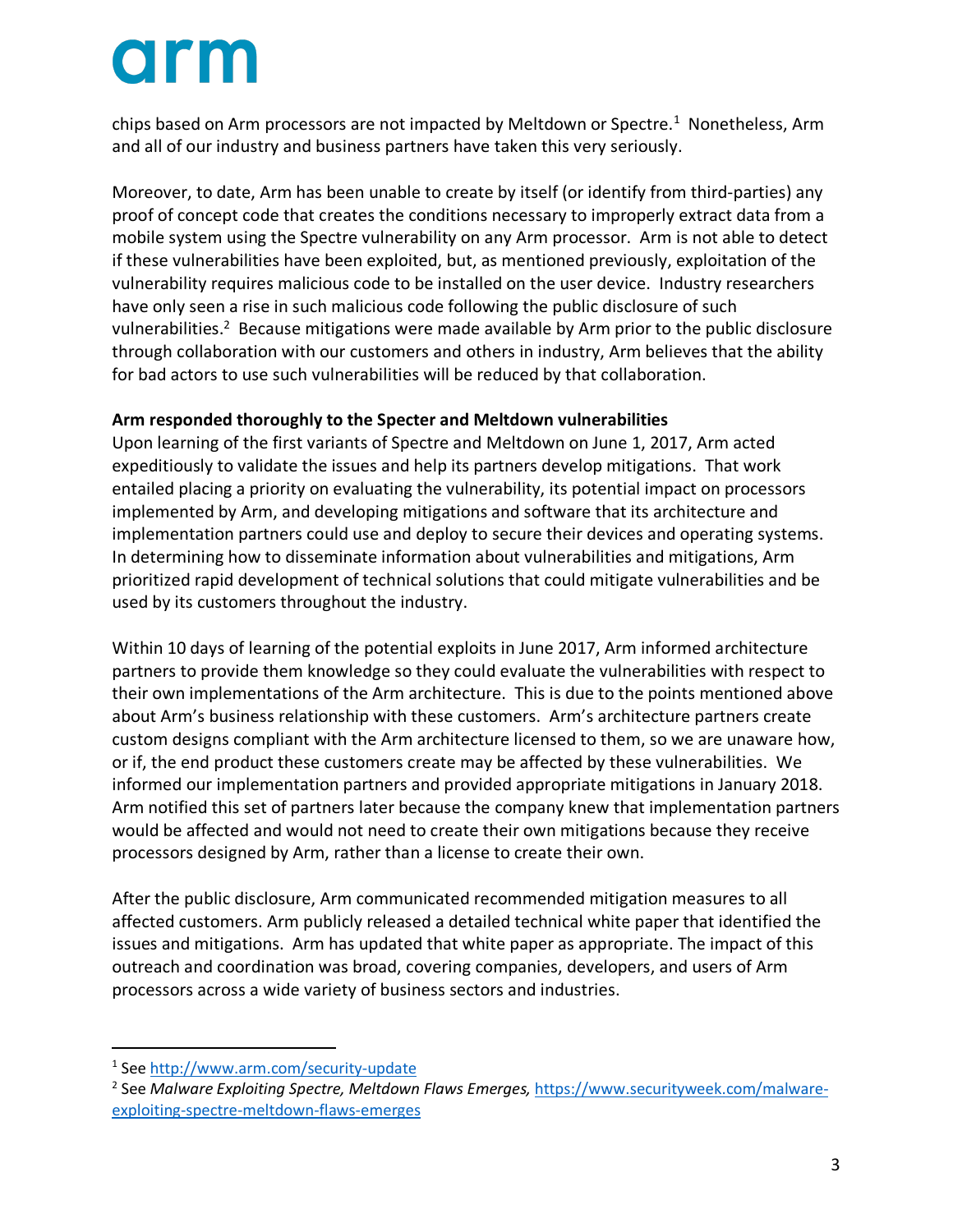## **orm**

Arm's response to the variants disclosed in January 2018 was praised publicly by ArsTechnica, an online publication read widely by technologists and IT professionals. In particular, the publication stated "Arm's response was the gold standard. Lots of technical detail in a whitepaper…"3

Later in 2018, a fourth variant to the Specter and Meltdown vulnerabilities emerged which Arm again aggressively addressed. We again chose to notify architecture partners early in the process for the reasons discussed above. Arm was able to determine which implementation partners were affected and which were not; Arm notified affected implementation partners approximately one month before public disclosure to afford the more time to put the mitigations in place prior to public disclosure. Arm also notified the US government of Variant 4 in advance of public disclosure.

#### **Arm has engaged the United States Government**

As Arm previously stated to the Committee in our written response to Chairman Thune and Ranking Member Nelson on March 1, 2018, we did not communicate with the US Government prior to the initial Spectre and Meltdown variants being disclosed by Google Project Zero in January 2018. After considering emerging practices across industry, and after discussions with this Committee and your colleagues in the House of Representatives, Arm recognized and has pursued several process refinements to improve its handling of vulnerabilities. Among those, we have recognized the importance of working with government stakeholders that may be able to share information and help minimize the impact on end users. As such, Arm did notify the US government and brought our chief architect to DC from Arm's headquarters in Cambridge, United Kingdom to brief government stakeholders at the Department of Homeland Security (DHS) on Variant 4 in advance of the public disclosure of that vulnerability. We have remained in contact with DHS and plan further engagements to share information and best practices. We look forward to a productive and mutually beneficial relationship that can contribute to security in the mobile ecosystem.

#### **Arm has refined its vulnerability handling process.**

Again, I believe Arm handled the response to these vulnerabilities extremely well. However, there is always room for improvement, because cybersecurity risk management is a process that evolves over time. As a result, Arm has taken several steps to refine its approach to vulnerability identification and management. First, Arm has created a dedicated, externally facing website with details on how researches may contact us with potential product vulnerabilities.<sup>4</sup> Second, Arm has put in place an internal vulnerability handling and disclosure policy based on the International Organization for Standards (ISO) standard numbers 30111<sup>5</sup>

 <sup>3</sup> See *Meltdown and Spectre: Here's want Intel, Apple, Microsoft, others are doing about it,* https://arstechnica.com/gadgets/2018/01/meltdown-and-spectre-heres-what-intel-apple-microsoftothers-are-doing-about-it/

<sup>4</sup> See https://www.arm.com/security

<sup>5</sup> See https://www.iso.org/standard/53231.html